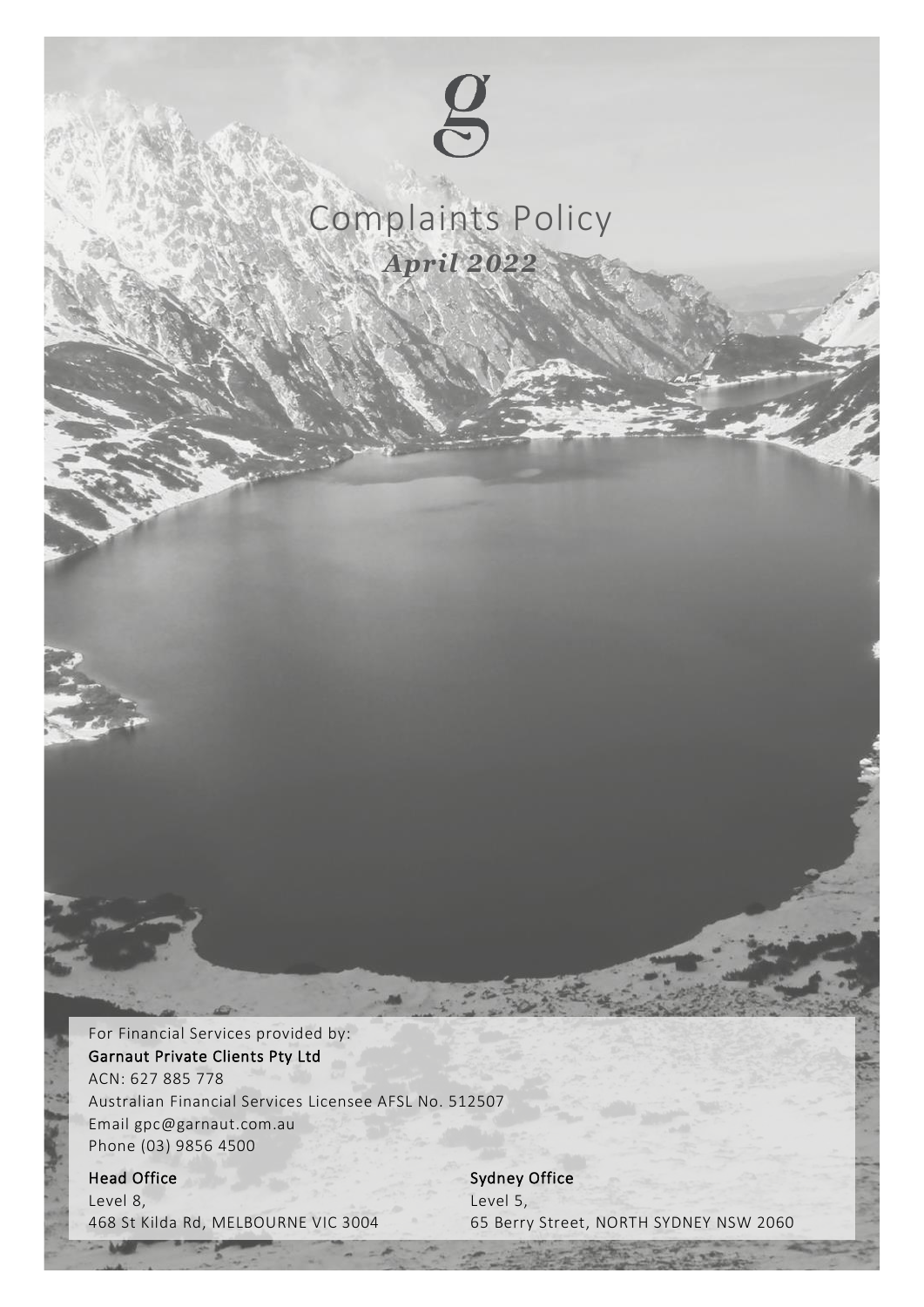If you have any complaint about the service provided to you by Garnaut Private Clients or its advisers, you should take the steps set out below:

We strive to address each claim genuinely, promptly, fairly and ensure each complaint is treated in an un-biased manner, and all allegations are investigated thoroughly. Our complaint process is free of charge to you.

## *How you can lodge a complaint*

If you wish to make a complaint, please contact your adviser or our Complaints Officer

- Mail Level 8, 468 St Kilda Road, Melbourne VIC 3004
- Phone (03) 9856 4500
- Email compliance@garnaut.com.au

Your complaint does not need to be in writing.

We are bound by the Privacy Act, and we manage and protect your personal information in accordance with the Australian Privacy Principles.

#### *Options available should you need additional assistance to lodge a complaint*

If you require any assistance, please Contact the Complaints Officer on the telephone number provided above or visit the following:

#### <https://moneysmart.gov.au/how-to-complain>

[https://www.afca.org.au/what-to-expect/other](https://www.afca.org.au/what-to-expect/other-places-to-get-help)[places-to-get-help](https://www.afca.org.au/what-to-expect/other-places-to-get-help)

You may also choose to authorise a representative to make a complaint on your behalf.

### *Key Steps - How we will deal with your complaint, acknowledge your complaint, assess, and investigate*

We will respond to your complaint in a timely and flexible manner. Where your complaint is urgent it will be prioritised.

We will ensure you have the opportunity to explain your complaint. To this end we ask that where

possible, that you provide the following information about your complaint:

- your full name, date of birth and contact details
- if relevant, your financial adviser's or mortgage broker's name
- the names of any service providers, such as any investment, insurance or credit product providers, associated with your complaint
- any identifying account numbers or other references, such as an investor number, loan number, policy number or superannuation account number
- supporting documentation and
- the resolution you are seeking.

We will investigate your compliant thoroughly and communicate openly throughout.

## *Response Timeframes*

We will acknowledge the receipt of your complaint within 1 business day, by telephone or in writing. Where this is not possible, acknowledgement will be made as soon as possible.

We will respond to you within 30 calendar days. Our response will include:

- The outcome of your complaint including the actions taken to resolve it
- The reasons for our decisions and
- Information about your rights if you are not satisfied with the resolution.

If we are able to resolve the complaint to your complete satisfaction within 5 business days, we may not provide a written response unless you request a response in writing.

Some complex matters may require additional time to thoroughly investigate the complaint and bring it to a resolution. Where additional time is required, we will advise you in writing within 30 calendar days of receiving the complaint. We will explain the reasons for the delay.

Once your complaint is resolved any agreed outcomes will be implemented in a timely manner.